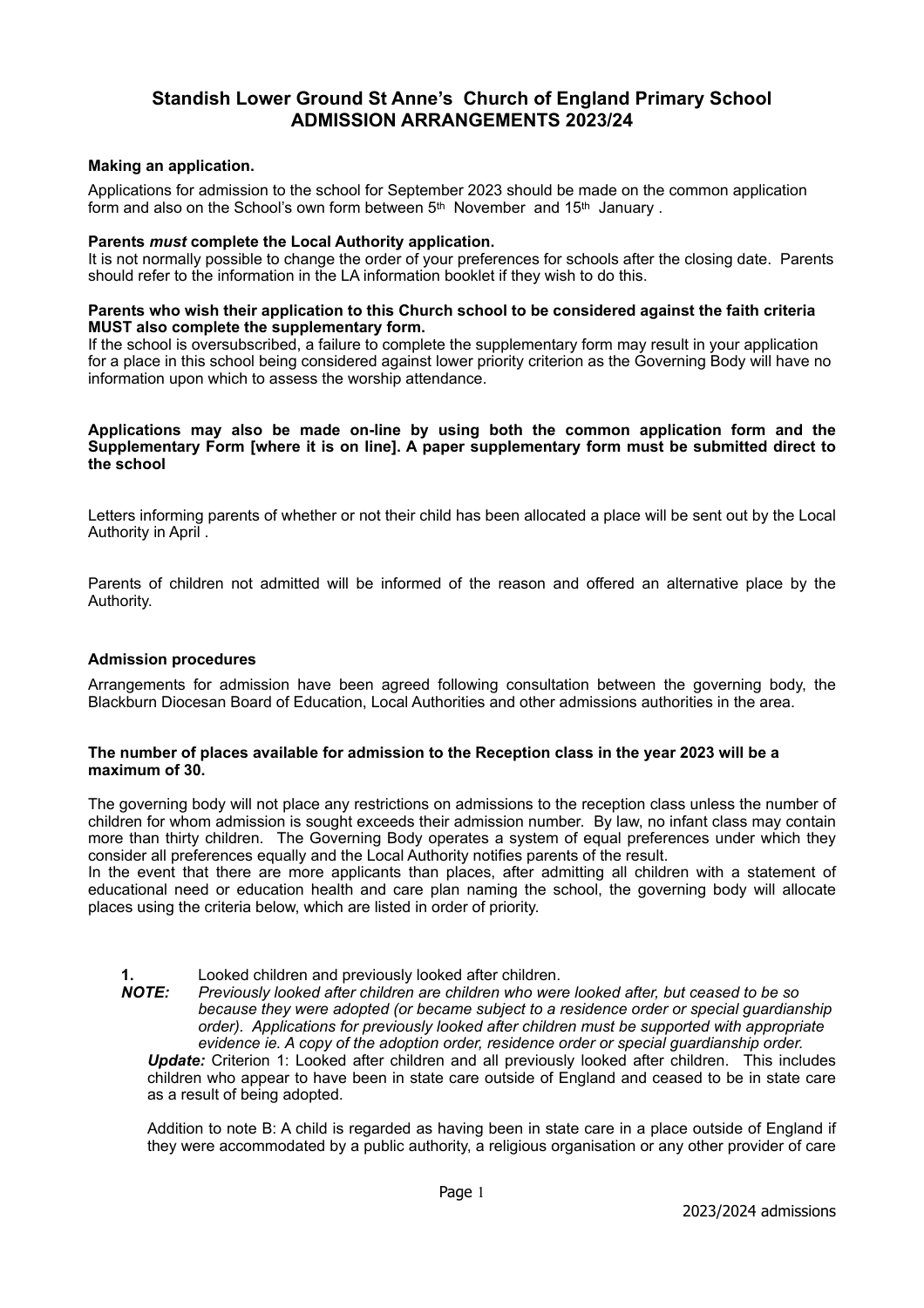whose sole purpose is to benefit society. Applications must be supported with appropriate evidence that the child has been adopted from state care.

- *2.* Children with special medical or social circumstances affecting the child where these needs can only be met at this school.
- *NOTE: Professional supporting evidence from eg a doctor, psychologist, social worker, is essential if admission is to be made under the criterion for special medical or social circumstances, and such evidence must set out the particular reasons why the school in question is the most suitable school and the difficulties which would be caused if the child had to attend another school.*
- **3.**Children who have a sibling attending the school on the date of application and on the date of admission. *Siblings include step, half, foster, adopted brothers and sisters living at the same address, as part of the same family unit.*
- **4.**Children whose parents live within the ecclesiastical parish of St. Anne's Church, Shevington. *A map showing the boundaries is available in school.*
- **5.**Children with a parent / guardian worshipping in a church in membership of Churches Together in Britain and Ireland.  *Churches Together in Britain and Ireland is taken on the 1st September in the year prior*

 *to admission to the school. A list may be obtained from its website. Parental worshipping is normally taken to mean a minimum of monthly attendance at church at public worship for at least six months. The relevant date is 1st September 2018. The Governors will request confirmation of this from the relevant clergy or church Officer . Where the family has changed churches, then information about all of them will be required.* 

 **5.** Other children:

## **Tie-break:**

Where there are more applications for the available places within a category, then the distance between the GIS address point for the school and the home measured in a straight line will be used as the final determining factor, nearer addresses having priority over more distant ones. This address point is a predetermined point generated from the local authority's GIS computer database, which is based on information from an Ordnance Survey to the Front Entrance of the school. Where the cut off point is for addresses within the same building, then the single measure between the address points will apply and the Local Authority's system of a random draw will determine which address(es) receive the offer(s).

#### **Late applications for admission**

Applications which are received after the closing date will be considered after all those received on time. The only exception to this is applications for looked after children that are received by 15 February will be included with on time applications.

## **Waiting list**

Where we have more applications than places, the admissions criteria will be used. Children who are not admitted will have their name placed on a waiting list. The names on this waiting list will be in the order resulting from the application of the admissions criteria. Since the date of application cannot be a criterion for the order of names on the waiting list, late applicants for the school will be slotted into the order according to the extent to which they meet the criteria. Thus it is possible that a child who moves into the area later to have a higher priority than one who has been on the waiting list for some time. If a place becomes available within the admission number, the child whose name is at the top of the list will be offered a place. This is not dependent on whether an appeal has been submitted.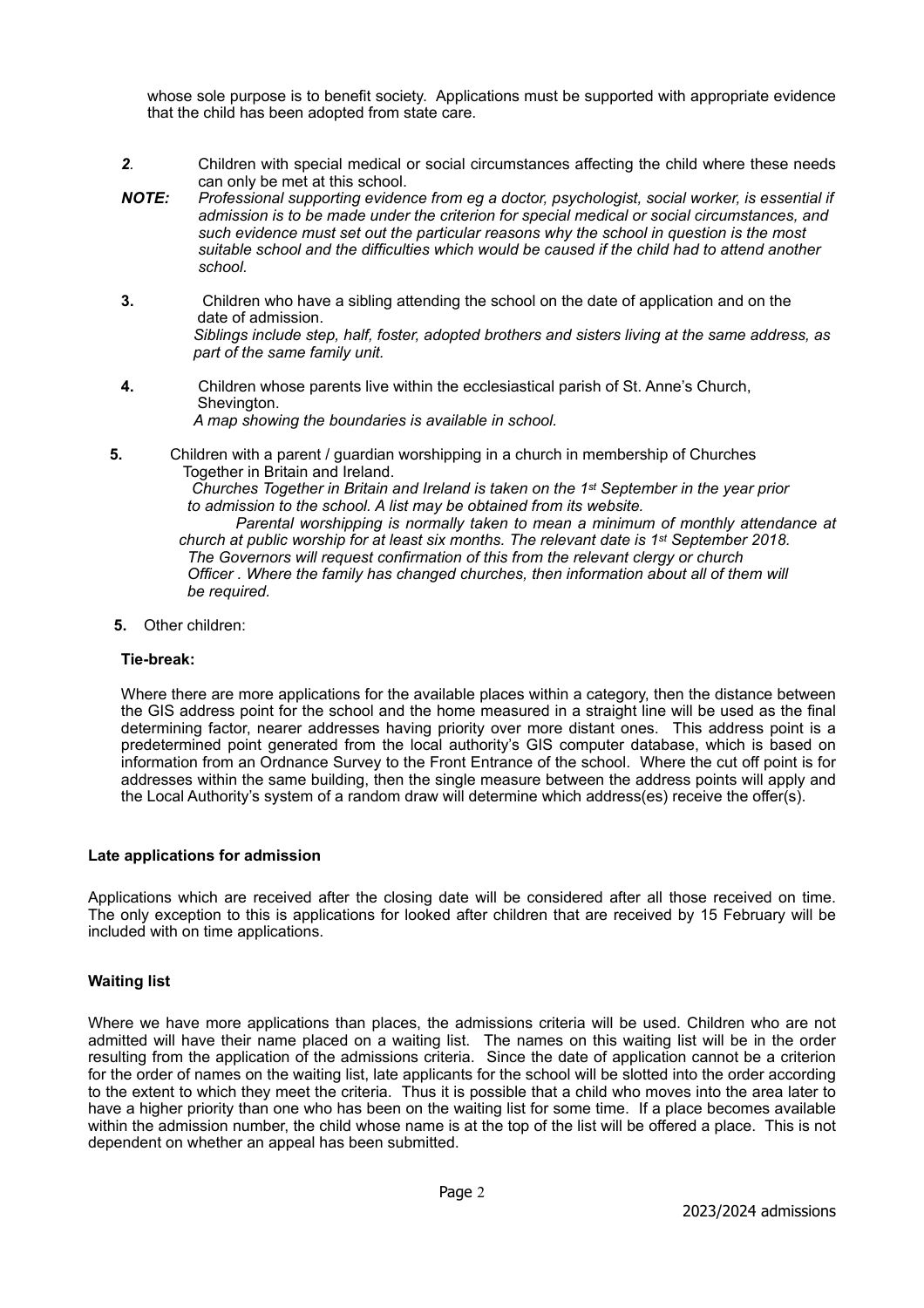This waiting list will operate until the end of the autumn term only.

## **Address of pupil**

The address used on the school's admission form must be the correct permanent homes address ie the family's main residence. This is where the child and parent or the person who has care of the child or parental responsibility normally lives. If the address changes subsequently, the parents should notify the school. Where the parents live at different addresses, and there is shared parenting, the address used will normally be the one where the child wakes up for the majority of Monday to Friday mornings. If there is any doubt about this, then the address of the Child Benefit recipient will be used. Parents may be asked to show evidence of the claim that is being made for the address, e.g. identity cards of various sorts showing the child's address as the one claimed. Where there is dispute about the correct address to use, the governors reserve the right to make enquiries of any relevant third parties, e.g. the child's GP, Council Tax Office, Electoral Registration Officer, utilities provider. For children of UK Service personnel and other Crown Servants returning to the area proof of the posting is all that is required.

#### **Non-routine admissions**

It sometimes happens that a child needs to change school other than at the "normal" time; such admissions are known as non-routine admissions. Parents wishing their child to attend this school should arrange to visit the school before requesting a place. Parents must complete a Local Authority application form and school supplementary form. If there is a place in the appropriate class, then the governors will arrange for the admission to take place. If there is no place, then the admissions committee will consider the application and information about how to appeal against the refusal will be provided. Appeals for children moving into the area will not be considered until there is evidence of a permanent address, e.g. exchange of contracts or tenancy agreement with rent book.

Please note that you cannot re-appeal for a place at a school within the same school year unless there has been relevant, significant and material change in the family circumstances.

## **Appeals**

Where the governors are unable to offer a place because the school is over subscribed, parents have the right to appeal to an independent admission appeal panel, set up under the School Standards and Framework Act, 1998, as amended by the Education Act, 2002. **Parents should notify the clerk to the governors at the school by 20th May.**

Parents will have the opportunity to submit their case to the panel in writing and also to attend in order to present their case. You will normally receive 14 days' notice of the place and time of the hearing.

If your child was refused a place in Reception or Key Stage 1 because of Government limits on Infant class sizes, the grounds on which your appeal could be successful are limited. You would have to show that the decision was one which in the circumstances no reasonable governing would have made, or that your child would have been offered a place if the governors' admissions arrangements had been properly implemented. Please note that this right of appeal against the governors' decision does not prevent you from making an appeal in respect of any other school.

#### **Fraudulent applications**

Where the governing body discovers that a child has been awarded a place as the result of an intentionally misleading application from a parent (for example a false claim to residence in the catchment area or of involvement in a place of worship) which effectively denies a place to a child with a stronger claim, then the governing body is required to withdraw the offer of the place. The application will be considered afresh and a right of appeal offered if a place is refused.

#### **Deferred admission**

Parents can request that the date their child is admitted to the school is deferred until later in the school year or until the child reaches compulsory school age in that school year. Where entry is deferred, the place will be held open and not offered to another child. Parents cannot defer entry beyond the beginning of the term after the child's fifth birthday, nor beyond the academic year for which the original application was accepted.

#### **Part time attendance**

Parents can request that their child attends part time until the child reaches compulsory school age.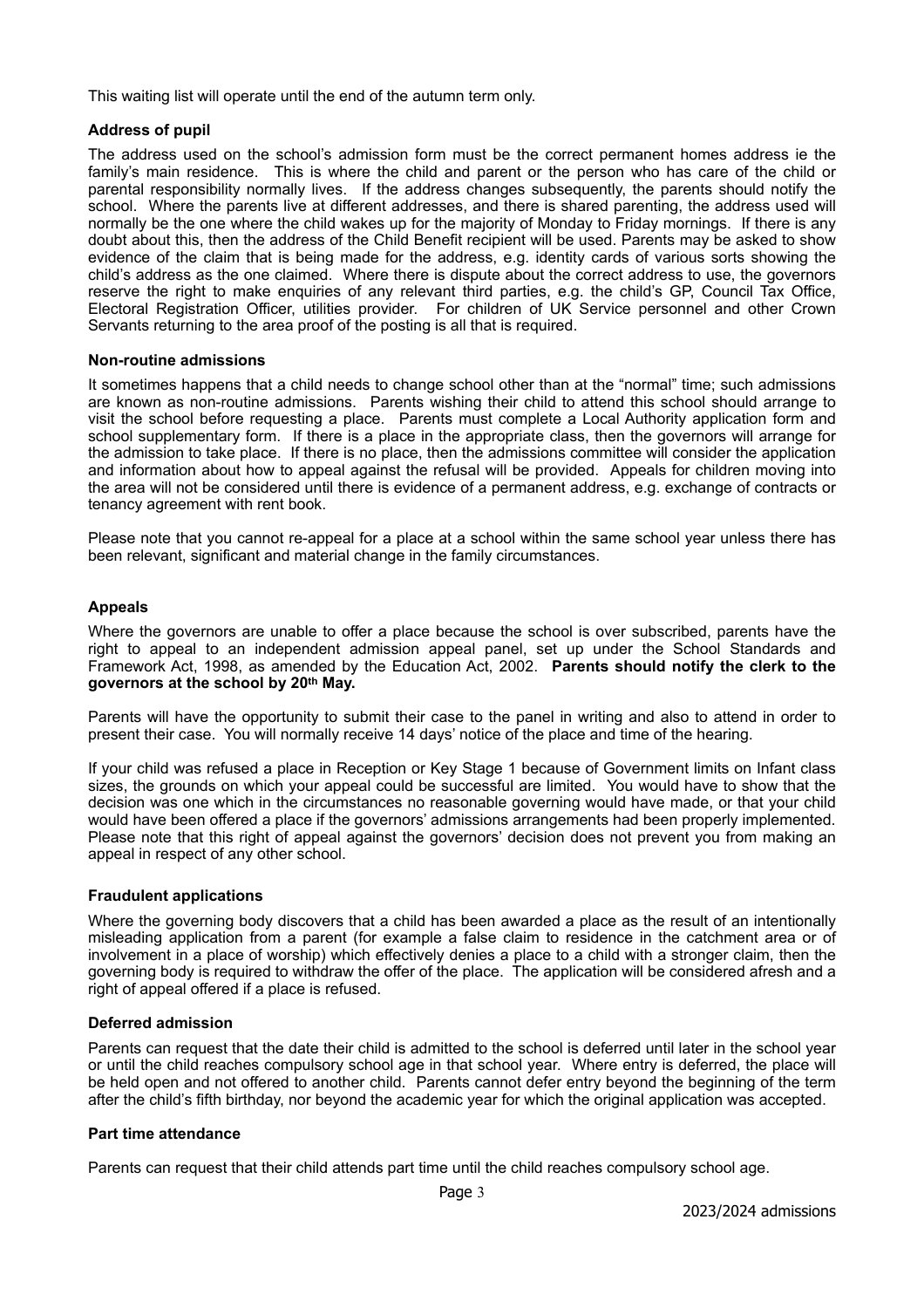## **Nursery Classes**

The admission criteria for schools are different than those for nurseries. Attendance at the nursery or a colocated Children's Centre does not guarantee admission to the school. Parents must submit an application for a place in Reception class by the closing date.

## **Twins:**

If we offer the last place available to one of twins (or triplets and so on) we will admit the other twin or triplet too.

## **Admission of children outside their normal year of entry.**

Parents may seek a place for their child outside of their normal age group, for example, to a higher year group if the child is gifted and talented or to a lower year group if the child has experienced problems such as ill health.

The parents of a summer born child (born between 1 April and 30 August) may choose not to send their child to school until the September following their fifth birthday and may request that they are admitted out of their normal age group – to reception rather than year 1.

A decision is made on the basis of the circumstances of each case.

The process is as follows:

#### **Stage 1 – request**

Parents make a formal request to the Local Authority School Organisation Team in writing with any supporting evidence they wish to be considered.

- A request for delayed entry to reception class should be made at the same time as applying for a place for normal entry (i.e. by the closing date of 15 January) in order to give sufficient time for the case to be considered prior to the offer of school places on 16 April.
- A request for in year admission outside of the normal age group should be made on the normal in year transfer form.

We do not accept requests for early entry to reception class for children who will not be of statutory school age.

#### **Stage 2 – decision**

Requests for voluntary-aided, foundation and academy schools will be referred to the school to be considered.

Requests for community and voluntary controlled schools will be considered by the local authority. We will look at the following factors but these are not exhaustive:

- Parent's views
- The needs of the child and the possible impact on them of being educated out of year group
- The child's medical history and views of medical professionals if appropriate
- In the case of children born prematurely the fact that they may have naturally fallen into the lower age group if they had been born on their expected date of birth
- Whether delayed academic, social, emotional or physical development is adversely affecting their readiness for school;
	- Any other information which the parent requests the local authority to consider.

#### **Stage 3 – outcome**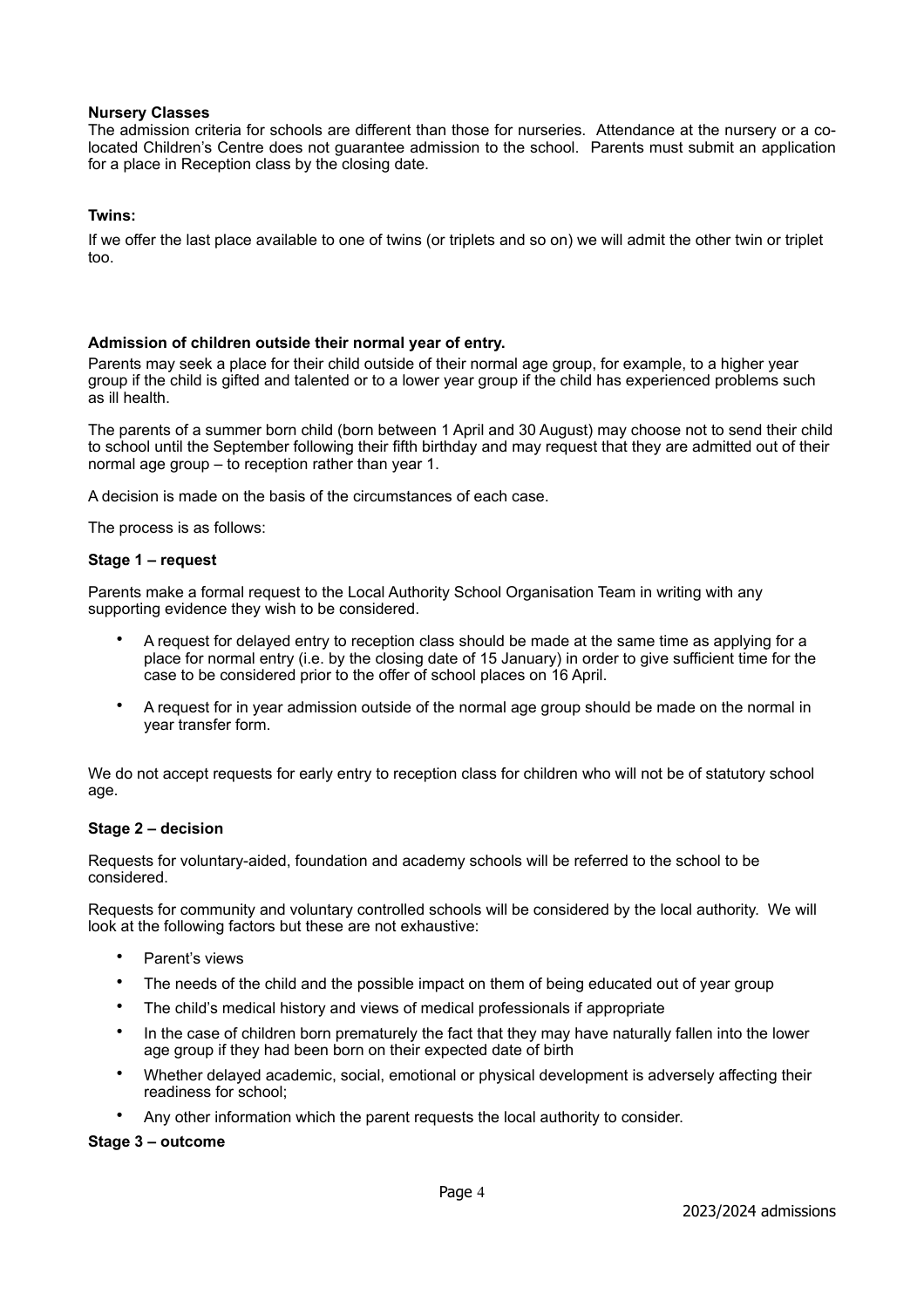Parents are notified of the decision in writing by the School Organisation Team.

## **Request agreed:**

If the request is agreed the application will be considered for the year group requested and ranked alongside any other applications. **There is no guarantee that a place will be offered at the preferred school.** Parents have a statutory right to appeal against the refusal of a place at a school for which they have applied. This right does not apply if they are offered a place at the school but it is not in their preferred age group.

Where a child has been educated out of their normal age group, the parent may again request admission out of the normal age group when they transfer to secondary school. It will be for the admission authority of that school to decide whether to admit the child out of their normal age group.

## **Request refused:**

There is no statutory right of appeal against the refusal of a request for admission outside the normal age group. However, if the parents are dissatisfied they have the right to complain through the Council's complaints procedure for decisions made by the local authority or under the school's complaints procedure where the decision has been made by the school.